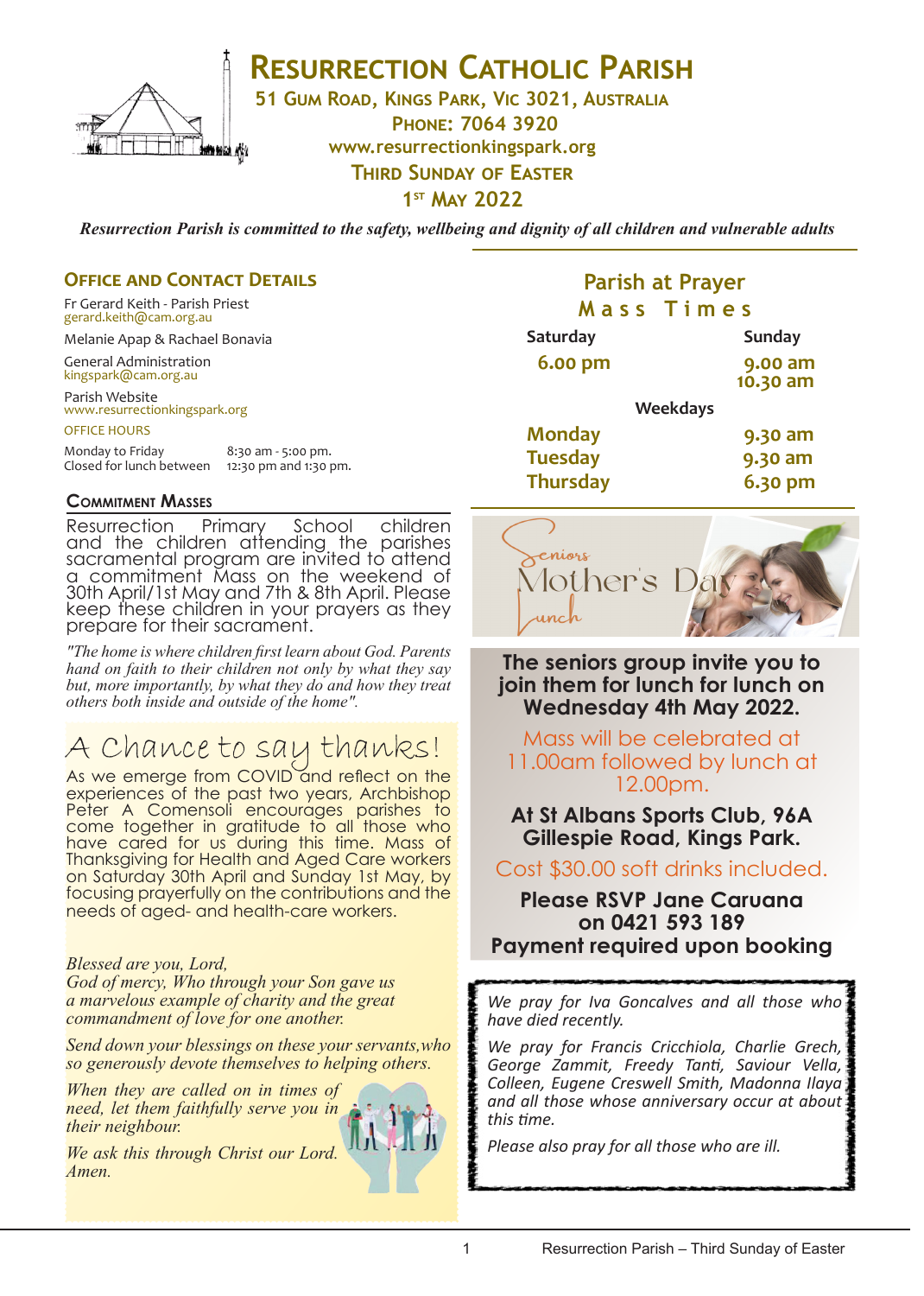#### **Good Shepherd**

Next Sunday we celebrate Good Shepherd Sunday – the World Day of Prayer for Vocations. During this coming week, perhaps you may like to make a prayer each day **MASS OVERSEERS** Judities? for more vocations to the priesthood and consecrated ecrated-



life. Perhaps there is a young person you may know to pray for by name this week. a young

#### **Caritas**

<del>Thank you to everyone to handed in their Caritas</del> Compassion box's for 2022. We, together can  $\frac{1}{2}$  and  $\frac{1}{2}$  and  $\frac{1}{2}$  and  $\frac{1}{2}$  and  $\frac{1}{2}$  are  $\frac{1}{2}$  and  $\frac{1}{2}$  and  $\frac{1}{2}$  and  $\frac{1}{2}$  and  $\frac{1}{2}$  and  $\frac{1}{2}$  and  $\frac{1}{2}$  and  $\frac{1}{2}$  and  $\frac{1}{2}$  and  $\frac{1}{2}$  and  $\frac{1}{2}$  a make a ambience. ", you requested an  $\mathbb{P}^{\ldots}$ 

#### **Parish Mass Count**

**Over the month of May the Archdiocese are** Over the momm of may the Archaiocese are seen in the momm of may the Archaiocese are maintaining an op to date mass arrendance.<br>This annual count is important for our pastoral planning activities and allows for comparisons to be made across the years.<br> **SACRISTIC BOOK CONTRACT ACT ACTS** Are not available for your m <u>Mëritinë t</u> From the Gerard Keith Company of the Gerard Keith

This year, the four weekends chosen to do this rnis year, me four weekends chosen to do mis<br>count are 7-8 May, 14-15 May, 21-22 May & 28-29 May.

If you can assist with counting please call the parish office.

#### **Playgroup**

Do you have a child or grandchild who is not **1** Do you have a 1st the 1st the 1st the 1st the 1st the 1st the 1st the 1st the 1st the 1st the 1st the 1st the 1st the 1st the 1st the 1st the 1st the 1st the 1st the 1st the 1st the 1st the 1st the 1st the 1st the 1st

**This Sunday Would you like to come along every fortnight 6.000 AM 10.300 AM 10.30 AM 10.30 AM 10.30 AM 10.30 AM 10.30 AM 10.30 AM 10.30 AM 10.30 AM 10.30 AM 10.30 AM 10.30 AM 10.30 AM 10.30 AM 10.30 AM 10.30 AM 10.30 AM 10.30 AM 10.30 AM 10.30 AM 10.30 AM 10.30 AM 10.30 AM 10.3** activities?

> Play group will resume on Thursday 5th May from 9.15am -10.30 am. Maria Grasso  $\begin{array}{c} \overline{\phantom{a}} & \phantom{a} & \phantom{a} & \phantom{a} \\ \overline{\phantom{a}} & \phantom{a} & \phantom{a} & \phantom{a} \\ \phantom{a} & \phantom{a} & \phantom{a} & \phantom{a} \\ \phantom{a} & \phantom{a} & \phantom{a} & \phantom{a} \end{array}$

how to pray for by hame this week. **Data propies a Pre-school age children are all welcome.** 

All parents and guardians will need to **CARITAS** CARITAS  $\overline{t_{\sf intres}}$  With Children's Check.



#### **ROSTERS**

Can all ministers please review the rosters, if you are not available for your ministry please contact his the office. Thank you. Dolly Zipagan Mary Rulla

#### <sup>28-</sup> Divine Mercy

Counting please call the Thank you to all the organisers and parishioners<br>Mercy on meantly be to an the englangers after penamericity Sunday.

### **7th & 8th May 2022 Fourth Sunday of Easter**

|                             | 6 P M                    | 9 A M                | 10.30 A M                |
|-----------------------------|--------------------------|----------------------|--------------------------|
| <b>MASS OVERSEERS</b>       | Marlene Axiak            | Vilinda Rebustillo   | Yvonne Utoasega          |
| <b>HOSPITALITY</b>          | Melanie Apap             | Anna Cassar          | Marques Navarro          |
|                             | <b>Grace Eppingstall</b> | <b>Andrew Cassar</b> | Dolly Zipagan            |
|                             |                          |                      |                          |
| <b>DATA PROJECTOR</b>       | Isabella Portelli        | Vincent Dizon        | Jomar Inot               |
| <b>CAMERA OPERATOR</b>      | N/A                      | N/A                  |                          |
| <b>PROCLAIMERS</b><br>1st   | Cathy Downing            | Emmanuelle Brizuela  | Sacreana Ulugia - Sa'Ena |
| Response                    | Choir                    | Choir                | Choir                    |
| $2^{nd}$                    | Cristina Salcedo         | Emmanuelle Brizuela  | Sacreana Ulugia - Sa'Ena |
| Intercessions               | Marlene Axiak            | Rianne Brizuela      | Atalina Ulugia - Sa'Ena  |
|                             |                          |                      |                          |
| <b>COLLECTORS</b>           | Jimmy Attard             | Frank Gatt           | Isidro Asuncion          |
|                             |                          |                      |                          |
| <b>SPECIAL MINISTERS OF</b> | Fr Gerard Keith          | Fr Gerard Keith      | Fr Gerard Keith          |
| <b>COMMUNION</b>            | Jamie Castillo           | Jamie Castillo       | Jamie Castillo           |
|                             | Jane Caruana             | Marc Dicconson       | Calvin Alderson          |
|                             | Joe Caruana              | Minh Pham            | Zita Alderson            |
| <b>SACRISTY DUTY</b>        |                          |                      |                          |
|                             | Spira Attard             | Need Volunteer       | Marques Navarro          |
|                             | No Coffee                | Anthony Scerri       | Leanne Alderson          |
| <b>COFFEE MAKERS</b>        | <b>Volunteer Need</b>    | Margaret Bannerman   | Kate Pedralvez           |
|                             |                          |                      |                          |
| <b>COFFEE CLEAN UP</b>      | Mirjana Dutkowsky        | Val Stockbridge      | Paul Bossini             |
|                             | Michelle Polidano        | Teresa Jennifer      | Maria Grasso             |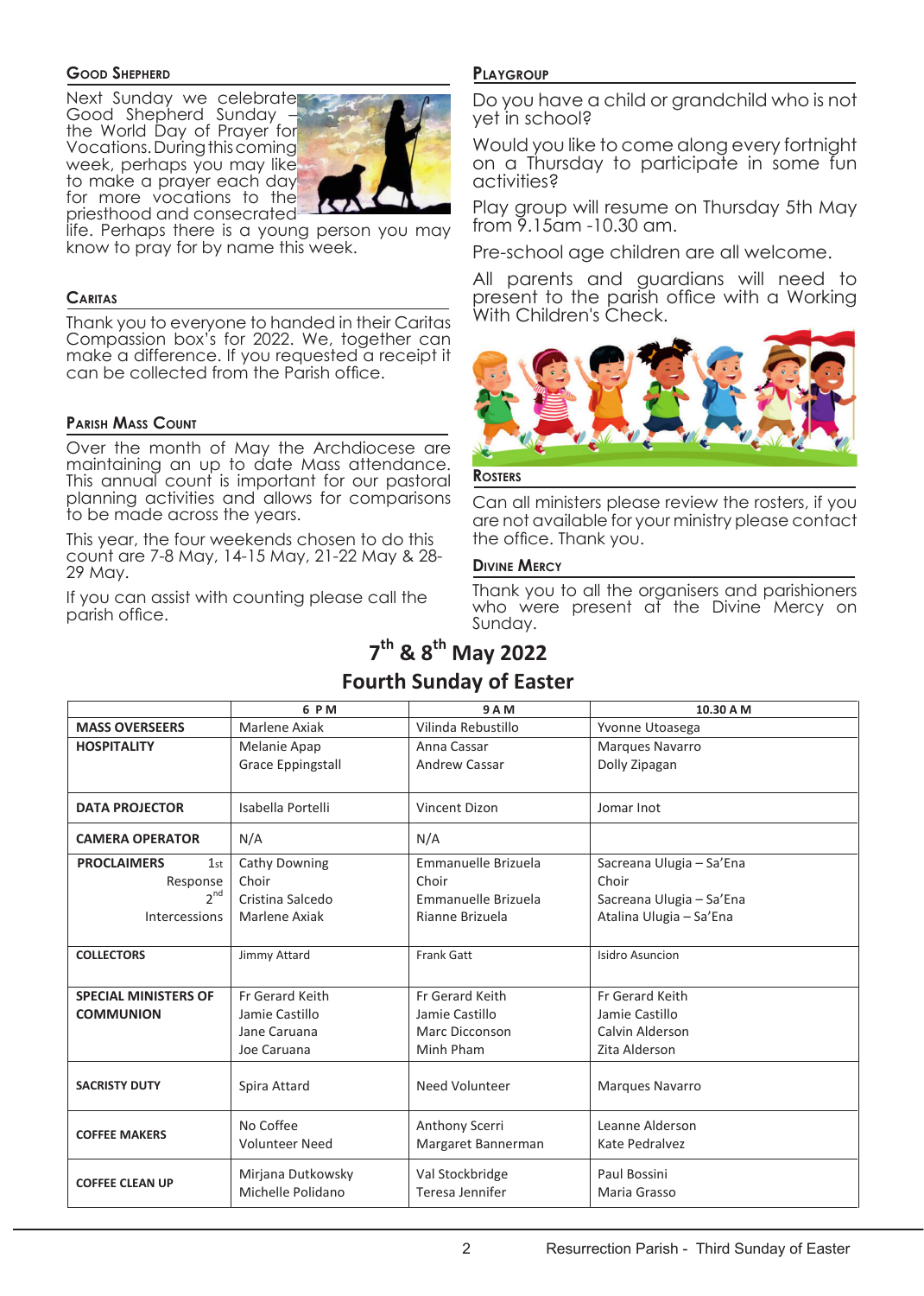## **14th & 15th May 2022 Fifth Sunday of Easter**

|                                                                                       | 6 PM                                                          | 9.00 A M                                                                         | 10.30 A M                                                       |
|---------------------------------------------------------------------------------------|---------------------------------------------------------------|----------------------------------------------------------------------------------|-----------------------------------------------------------------|
| <b>MASS OVERSEERS</b>                                                                 | John Borja                                                    | Kathy Wale                                                                       | Marissa Medilo                                                  |
| <b>HOSPITALITY</b>                                                                    | Rachael Bonavia<br>Anna Wright<br>Naveen Andrade              | Vilinda Rebustillo<br>(Need Volunteer)                                           | Daniella Carapelotti                                            |
| <b>DATA PROJECTOR</b>                                                                 | <b>Marcus Dunn</b>                                            | Jacob Rebustillo                                                                 | Leanne Alderson                                                 |
| <b>CAMERA OPERATOR</b>                                                                | N/A                                                           | N/A                                                                              | Oliver Zipagan                                                  |
| 1 <sup>st</sup><br><b>PROCLAIMERS</b><br>Response<br>2 <sup>nd</sup><br>Intercessions | John Borja<br>Naveen Andrade<br>John Borja<br>Naveen Andrade  | Vilinda Rebustillo<br>Jacob Rebustillo<br>Vilinda Rebustillo<br>Jacob Rebustillo | Jane Inot<br>Jomar Inot<br>Jane Inot<br>Jomar Inot              |
| <b>COLLECTORS</b>                                                                     | <b>Noel Oliver</b>                                            | Frank Gatt                                                                       | Isidro Asuncion                                                 |
| <b>SPECIAL MINISTERS OF</b><br><b>COMMUNION</b>                                       | Fr Gerard Keith<br>Jamie Castillo<br>Thang Le<br>Karen Colaco | Fr Gerard Keith<br>Jamie Castillo<br>Kathy Wale<br><b>Rosemarie Balfour</b>      | Fr Gerard Keith<br>Jamie Castillo<br>Dolly Zipagan<br>Jane Inot |
| <b>SACRISTY DUTY</b>                                                                  | Adelina Borja                                                 | Need Volunteer                                                                   | Cecilia Navarro                                                 |
| <b>COFFEE MAKERS</b>                                                                  | Marlene Camenzuli<br>Louis Camenzuli                          | <b>Rosemarie Balfour</b><br><b>Need Volunteer</b>                                | Emy Rivera<br>Lorna Salalila<br>Suzanna Tienzo                  |
| <b>COFFEE CLEAN UP</b>                                                                | Mirjana Dutkowsky<br>Michael Dutkowsky                        | Need Volunteer                                                                   | Jane Inot<br>Paul Bossini<br>Zeny Vella (need WWCC)             |

### **21st & 22nd May 2022 Sixth Sunday of Easter**

|                                    | 6.00pm                  | 9.00 AM                 | 10.30 AM                     |
|------------------------------------|-------------------------|-------------------------|------------------------------|
| <b>MASS OVERSEERS</b>              | Marlene Axiak           | Vilinda Rebustillo      | Angelita Ramat               |
| <b>HOSPITALITY</b>                 | Michelle Mercieca       | Kathy Wale              | Maria Grasso                 |
|                                    | Charlie Grech           | <b>Michael Donnelly</b> | (Need Volunteer)             |
| <b>DATA PROJECTOR</b>              | Jacob Galea             | Emmanuelle Brizuela     | Oliver Zipagan               |
| <b>CAMERA OPERATOR</b>             | N/A                     | N/A                     | Calvin Alderson              |
| $1^{\rm st}$<br><b>PROCLAIMERS</b> | Isabella Portelli       | Elizabeth Michaelsen    | Veronica Santiago            |
| Response                           | Sandra Galea            | Minh Pham               | Yvonne Utoasega              |
| $2^{nd}$                           | Isabella Portelli       | Elizabeth Michaelsen    | Veronica Santiage            |
| Intercessions                      | Sandra Galea            | Minh Pham               | Yvonne Utoasega              |
| <b>COLLECTORS</b>                  | Jimmy Attard            | <b>Frank Gatt</b>       | Isidro Asuncion              |
| <b>SPECIAL MINISTERS OF</b>        | Fr Gerard Keith         | Fr Gerard Keith         | Fr Gerard Keith              |
| <b>COMMUNION</b>                   | Jamie Castillo          | Jamie Castillo          | Jamie Castillo               |
|                                    | Virginia Snudden        | Rosario Gaquit          | <b>Felicitas Baltazar</b>    |
|                                    | Henry Dunn              | Nadia Young             | Clem Beltran                 |
| <b>SACRISTY DUTY</b>               | Rachael Bonavia         | Need Volunteer          | Aurora Asuncion              |
| <b>COFFEE MAKERS</b>               | No Coffee               | Anthony Scerri          | Wes Yuan                     |
|                                    | <b>Volunteer Needed</b> | Margaret Bannerman      | Josephine Medilo (need WWCC) |
| <b>COFFEE CLEAN UP</b>             | <b>Martine Grech</b>    | Val Stockbridge         | Maria Grosso                 |
|                                    | Charlie Grech           | Doris Frendo            | Paul Bossini                 |